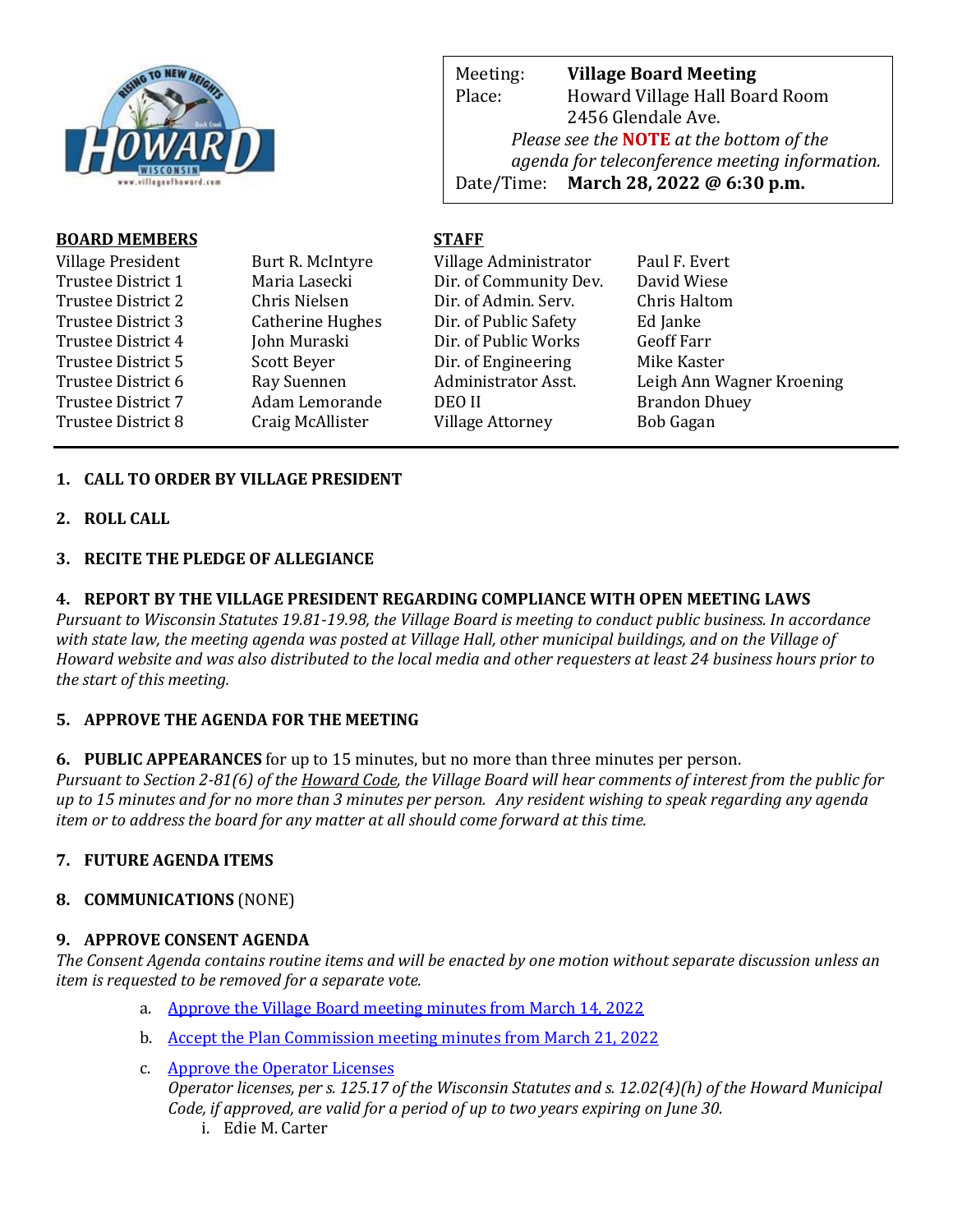- ii. Jeremiah G. Hanna
- iii. Lisa S. Johnson
- iv. Lauren G. Klima
- v. Andrea N. MacDonald
- vi. Preslie L. Mateyka
- vii. Evan G. Parker
- viii. Ariel M. Ripp
- ix. Ronnese F. Willliams
- x. Samantha R. Wynos
- d. [Approve Municipal Invoices](https://www.villageofhoward.com/DocumentCenter/View/8218/9d-Municipal-Invoices)
- e. [Approve the special event permit for the HSYSA Softball Tournament June 24-26, 2022,](https://www.villageofhoward.com/DocumentCenter/View/8219/9e-HSYSA-softball-tournament-June-24-26) at Nouryon [Sports Complex](https://www.villageofhoward.com/DocumentCenter/View/8219/9e-HSYSA-softball-tournament-June-24-26)
- f. [Approve the Temporary Class B Retailer's License for](https://www.villageofhoward.com/DocumentCenter/View/8220/9f-HSYSA-retailer-license-June-24-26) the HSYSA Softball Tournament June 24-26, 2022, [at Nouryon Sports Complex](https://www.villageofhoward.com/DocumentCenter/View/8220/9f-HSYSA-retailer-license-June-24-26)
- g. [Approve the special event permit for the HSYSA Baseball](https://www.villageofhoward.com/DocumentCenter/View/8221/9g-HSYSA-baseball-tournament-July-22-24) Tournament July 22-24, 2022, at Nouryon [Sports Complex](https://www.villageofhoward.com/DocumentCenter/View/8221/9g-HSYSA-baseball-tournament-July-22-24)
- h. [Approve the Temporary Class B Retailer's License for the HSYSA](https://www.villageofhoward.com/DocumentCenter/View/8222/9h-HSYSA-retailer-license-July-22-24) Baseball Tournament July 22-24, 2022, [at Nouryon Sports Complex](https://www.villageofhoward.com/DocumentCenter/View/8222/9h-HSYSA-retailer-license-July-22-24)
- i. [Approve the special event permit for the HSYSA Softball Tournament July 28-31, 2022,](https://www.villageofhoward.com/DocumentCenter/View/8223/9i-HSYSA-softball-tournament-July-28-31) at Nouryon [Sports Complex](https://www.villageofhoward.com/DocumentCenter/View/8223/9i-HSYSA-softball-tournament-July-28-31)
- j. [Approve the Temporary Class B Retailer's License for the HSYSA Softball Tournament](https://www.villageofhoward.com/DocumentCenter/View/8224/9j-HSYSA-retailer-license-July-28-31) July 28-31, [2022, at Nouryon Sports Complex](https://www.villageofhoward.com/DocumentCenter/View/8224/9j-HSYSA-retailer-license-July-28-31)
- k. PLAN COMMISSION ITEM *(The Plan Commission unanimously recommended approval.)* [Approve the request from Jeff Nick to rezone 4969 Millwood Court, VH-47-9-A , from R-5 Rural](https://www.villageofhoward.com/DocumentCenter/View/8225/9k-Nick-Millwood-Court-rezoning)  [Estate Residential to R-1 Residential Single Family](https://www.villageofhoward.com/DocumentCenter/View/8225/9k-Nick-Millwood-Court-rezoning)

## **10. UNFINISHED BUSINESS OR OLD BUSINESS ITEMS** (None)

## **11. NEW BUSINESS ITEMS**

- a. Shared Grant Writer Ben Rodgers will give a presentation about his position and the work he's done during his first three months
- b. [Review and take action on Resolution 2022-04, An Initial Resolution Authorizing the](https://www.villageofhoward.com/DocumentCenter/View/8226/11b-11f-Resolutions-for-TIF-8-borrowing) Issuance of Not to Exceed [\\$2,100,000 General Obligation Bonds](https://www.villageofhoward.com/DocumentCenter/View/8226/11b-11f-Resolutions-for-TIF-8-borrowing) for Street Improvements
- c. [Review and take action on Resolution 2022-05, An Initial Resolution Authorizing the](https://www.villageofhoward.com/DocumentCenter/View/8226/11b-11f-Resolutions-for-TIF-8-borrowing) Issuance of Not to Exceed [\\$900,000 General Obligation Bonds](https://www.villageofhoward.com/DocumentCenter/View/8226/11b-11f-Resolutions-for-TIF-8-borrowing) for Sewerage Improvements
- d. [Review and take action on Resolution 2022-06, An Initial Resolution Authorizing the](https://www.villageofhoward.com/DocumentCenter/View/8226/11b-11f-Resolutions-for-TIF-8-borrowing) Issuance of Not to Exceed [\\$500,000 General Obligation Bonds](https://www.villageofhoward.com/DocumentCenter/View/8226/11b-11f-Resolutions-for-TIF-8-borrowing) for Water System Improvements
- e. [Review and take action on Resolution 2022-07, An Initial Resolution Authorizing the](https://www.villageofhoward.com/DocumentCenter/View/8226/11b-11f-Resolutions-for-TIF-8-borrowing) Issuance of Not to Exceed \$17,500,000 General Obligation Bonds [to Provide Financial Assistance to Blight](https://www.villageofhoward.com/DocumentCenter/View/8226/11b-11f-Resolutions-for-TIF-8-borrowing)  [Elimination, Slum Clearance, Community Development, Redevelopment, and Urban Renewal](https://www.villageofhoward.com/DocumentCenter/View/8226/11b-11f-Resolutions-for-TIF-8-borrowing)  [Programs and Projects](https://www.villageofhoward.com/DocumentCenter/View/8226/11b-11f-Resolutions-for-TIF-8-borrowing)
- f. Review and take action on Resolution 2022-08, [A Resolution Authorizing and Providing for the](https://www.villageofhoward.com/DocumentCenter/View/8227/11f-Baird-TIF-8-borrowing-presentation)  Issuance [and Establishing Parameters for the Sale of Not to Exceed](https://www.villageofhoward.com/DocumentCenter/View/8227/11f-Baird-TIF-8-borrowing-presentation) \$21,000,000 General Obligation [Corporate Purpose Bonds, Series 2022B,](https://www.villageofhoward.com/DocumentCenter/View/8227/11f-Baird-TIF-8-borrowing-presentation) and All Related Details